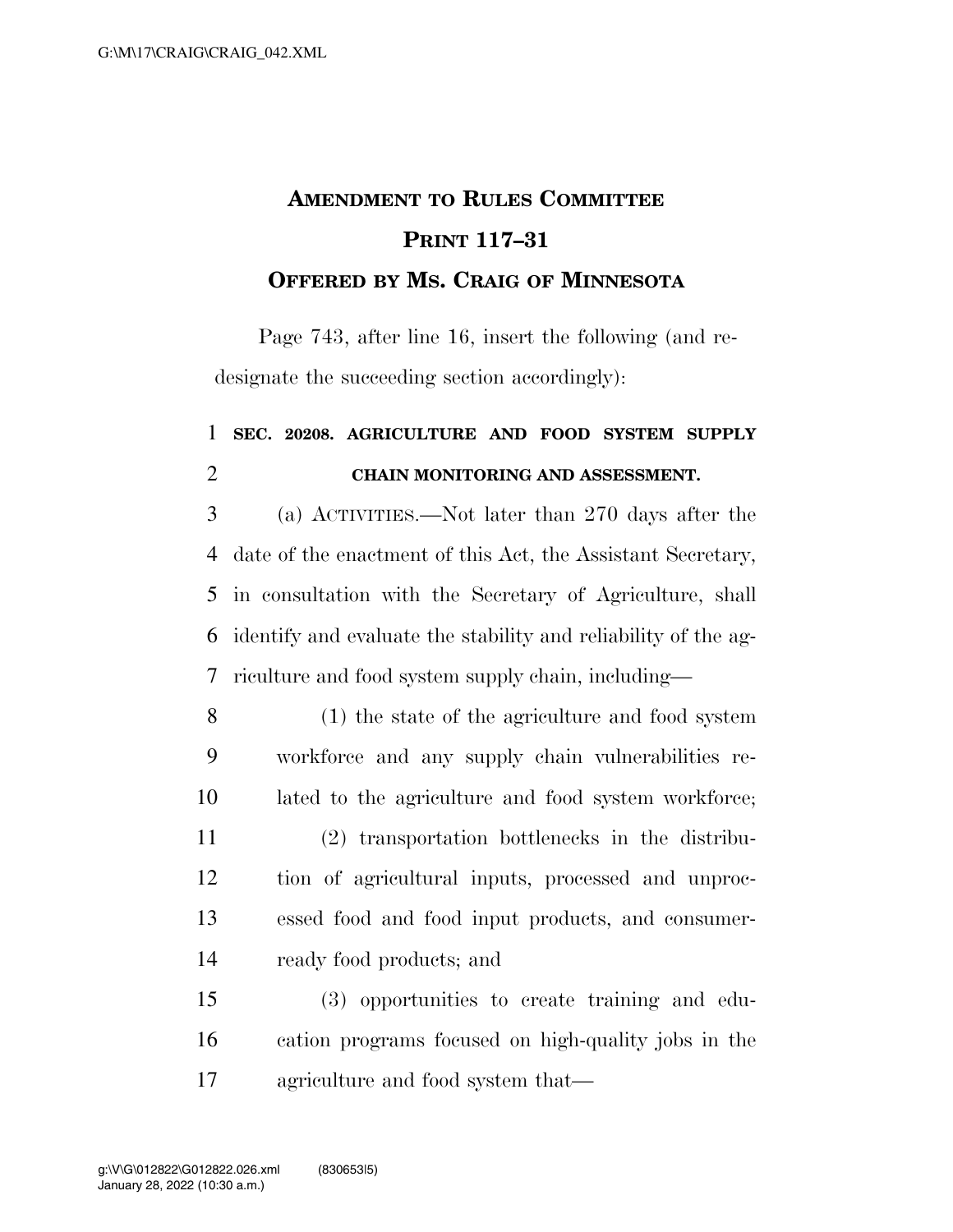| (A) increase the stability of the agriculture |
|-----------------------------------------------|
| and food system; and                          |

 (B) alleviate supply chain bottlenecks in the distribution of agricultural inputs, proc- essed and unprocessed food and food input products, and consumer-ready food products.

 (b) REPORT TO CONGRESS.—In carrying out sub- section (a), the Assistant Secretary shall submit to the Committee on Energy and Commerce and the Committee on Agriculture of the House of Representatives and the Committee on Commerce, Science, and Transportation and the Committee on Agriculture, Nutrition, and For- estry of the Senate a report that contains the following: (1) An identification of the strengths, weak-

- nesses, critical bottlenecks, workforce challenges and opportunities, and overall stability and reliability of the agriculture and food system supply chain.
- (2) An assessment of Federal, State, and local laws and regulations that—

 (A) increase the stability and reliability of the agriculture and food system supply chain; or

 (B) decrease or otherwise negatively im-pact, both in the present moment and in the fu